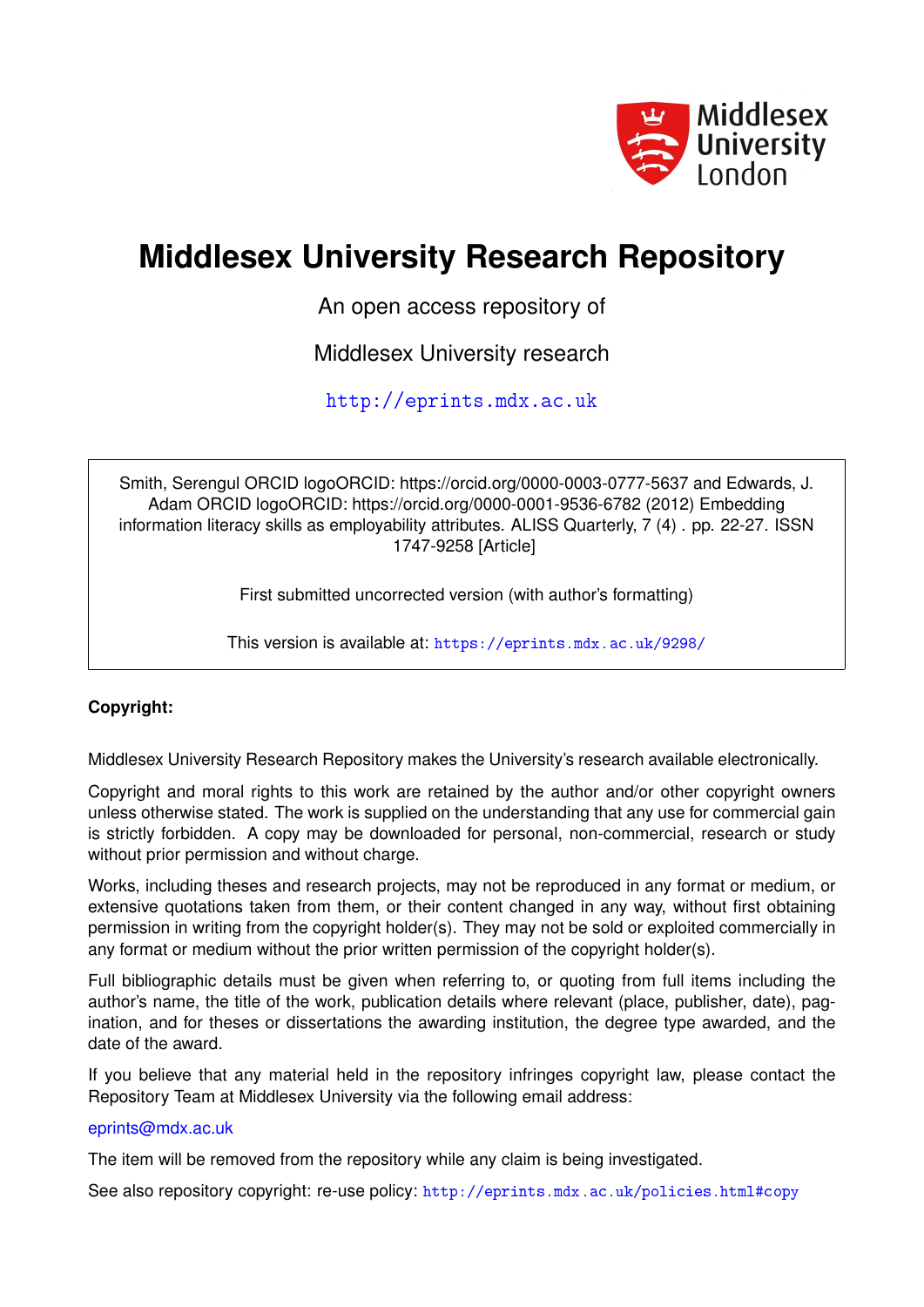# Embedding information literacy skills as employability attributes

Serengul Smith, Principal Lecturer, Programme Leader and Learning and Teaching StrategyLeader, School of Engineering and Information Sciences, Middlesex University. S.smith@mdx.ac.uk

Adam Edwards, Liaison Manager Engineering and Information Sciences, Sheppard Library, Middlesex University. A.edwards@mdx.ac.uk

#### **Outline**

There is clear evidence that graduates, in general, lack the personal skills, attitudes and behaviors needed for success in the workplace. For university students, gaining employability skills such as information literacy, reflective thinking and writing skills throughout their education is now more important than ever. British Universities have been increasingly investing in various strategies to ensure that their graduates are fully equipped with knowledge and transferable skills and are able to respond to the changing needs of the job market.

With the heightened need for our graduates to be employable, the focus has grown from academic literacy to include 'workplace literacy'. However, these two should not be considered separate entities but rather a development from one to the other.

At Middlesex University an intra-university team has built a framework to target the development of academic and information literacy as well as graduate employability. The team comprises staff from the School of Engineering and Information Sciences (EIS), the Learner Development Unit (LDU) and Learning Resources (LR). This paper aims to share our experiences at Middlesex University in devising such a collaborative strategy. We will also discuss the results of our work so far, including the changes which have been made and the results of a survey to show the impact on the students' progress.

#### The Beginning

There is a clear indication that science and engineering students, in general, lack employability skills (King 2002) and they have the misconception that these skills are not necessary in industry. However, regardless of a student's program or discipline, employability skills are critical for success in the workplace and the challenges educators face in aiding students to develop these skills have increased substantially.

Students often arrive at university not realizing that they will need sound information literacy skills, the ability to filter and evaluate the most appropriate sources for research nor that they are expected to read and write reports and essays at academic level. It is crucial that university students are aware of the academic and professional development responsibilities they need to undertake in order to progress to an expected level. They are also expected to enter their careers with the capability for continuous professional development.

Over the last couple of years there have been several attempts to incorporate information literacy skills into various modules within EIS. However, a school report on this trial and subsequent consultation with the LR team has highlighted a number of issues such as weak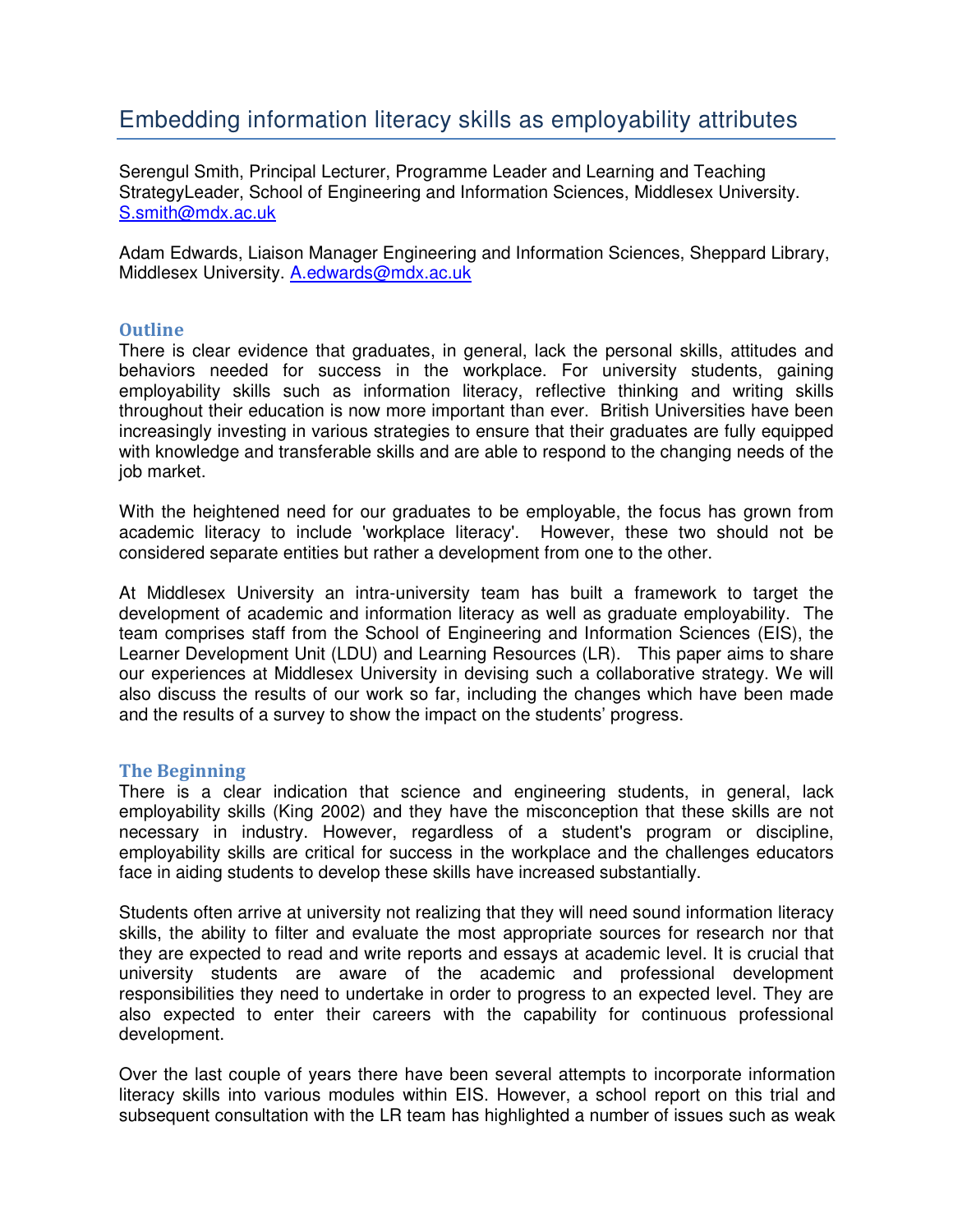consultation and collaboration between academics and LR.

In the summer of 2011 several meetings with the EIS Academic Dean, the Learning and Teaching Strategy Leader (LTSL) and Learning Resources were held. The aim of these meetings was to overcome previous problems and target the provision provided to the students. In this way a larger number of students would receive help and the teaching would be more efficiently and effectively delivered.

It was decided by the LTSL that the embedding would focus on EIS programmes and not modules, and the information literacy and communication skills would focus on those needed in academic and professional environments by following the Confederation of British Industry (CBI) guidelines for employability. The CBI Employability Guidelines have been mapped onto sessions provided by the LDU and LR. Further, in order to create a seamless integration of the LDU and LR academic and professional development sessions into the student learning experience, the LTSL has worked closely with LDU and LR staff and module leaders to identify those sessions that are most appropriate in terms of the module's practical activities and assessment. Subsequently, the module leaders have scheduled these sessions within the normal module timetable. This means that all students take these sessions as part of their study, and these are also tied into their module content, assessment and practical work. At present this initiative relates only to 1st year modules, however the strategic plan aims to extend this into 2nd and 3rd year modules.

Embedding our work within the syllabus of each programme has not only raised student awareness of our existence but also of the importance of each of these aspects (information literacy and academic/professional literacy) in their academic work. Online surveys have been conducted to elicit data on the marks gained for the linked coursework, the skills and knowledge retained by the students and the views of their tutors as to whether this has made a real difference to the quality of the work the students have produced.

## The librarian's perspective

For Librarians, there are a number of advantages to the approach outlined above. In this section we look at how this is beneficial for the management of the teaching we do, the changes in methods we have implemented to improve our teaching and the evidence, limited for now, that this does indeed have a positive impact on student's marks.

## Management

The first and in many ways most important benefit of this new collaborative working is that the School has agreed to the plan. When negotiating with academic staff for slots to teach the students, the fact that this is a plan the School wishes to see implemented gives the request more weight.

The collaborative planning of the training means we avoid previous problems of duplication. For example, if the Library knows LDU are covering plagiarism in a session, then we do not. The planning has also meant a much greater understanding by Library and LDU of the matrix structure of the undergraduate programmes. This has then meant we have not fallen into the trap of teaching students the same thing twice. For example, for one large module we did not see several lab groups as we knew they would see us through a different module.

For the Library part of the training, the Librarians created a series of sessions to be run over the three years of the undergraduate programme. This is broken down into a "menu" 30 minute segments. Depending on need or time available, the material we use can be easily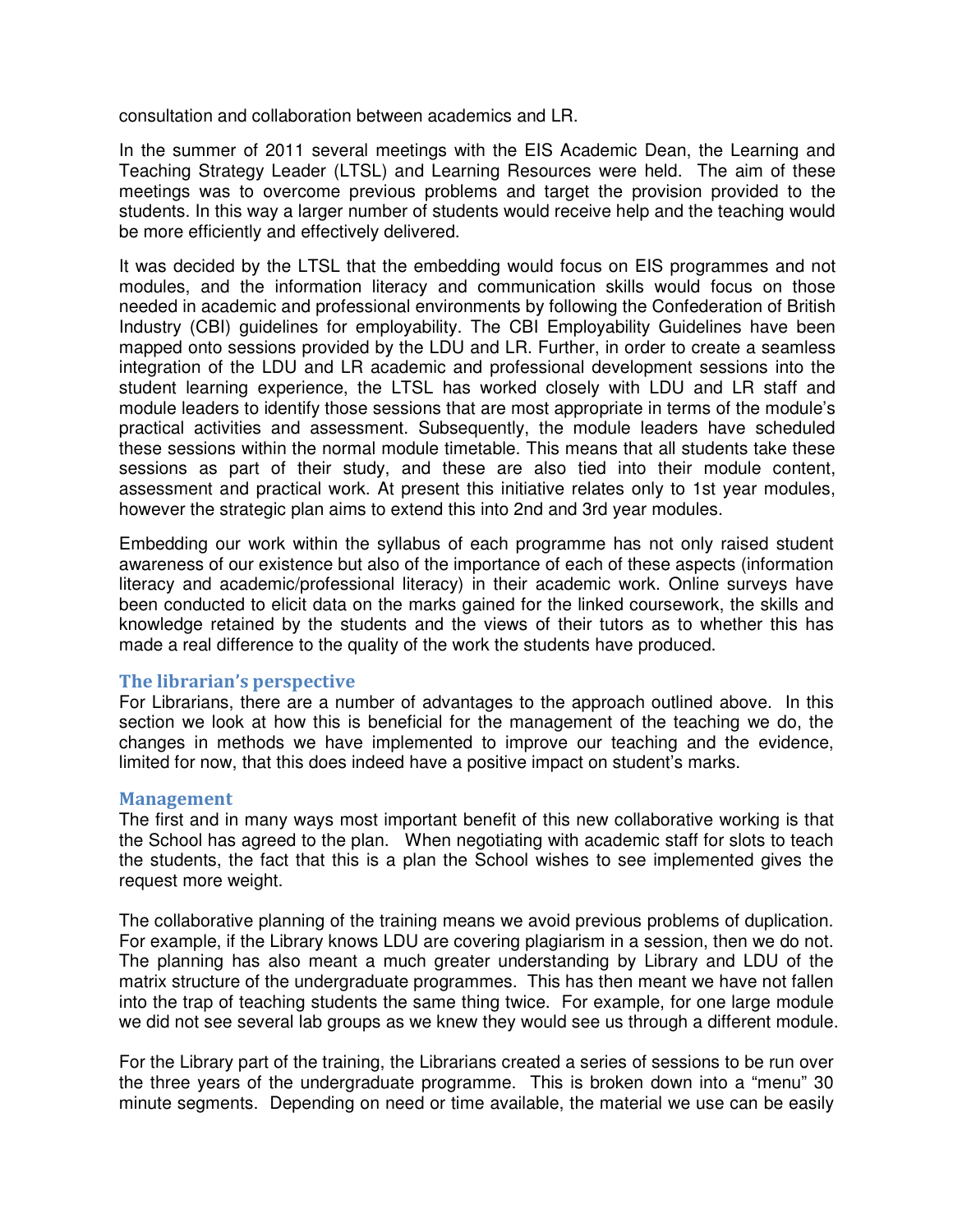rearranged to suit specific needs. Indeed a plus of this has been taking some first year elements and using them for third years who are direct entry and therefore unfamiliar with UK universities and how their libraries work. This menu was then shared and agreed with School and Learner Development Unit staff to ensure no unnecessary duplication.

# **Methods**

At the same time as the Librarians were meeting with School and LDU to discuss collaborative working, we were also looking at different ways of presenting our own material. A small working group comprising the author and two colleagues, Kate Healy and Vanessa Hill, met to work on ideas for better training sessions. Our key aims were to:

- Shift away from teaching as "death by Powerpoint" and the laborious following of step by step instructions. (The behaviourist approach frequently adopted by library trainers, Montiel-Overall, 2007.)
- Make the sessions problem based by relating them to a live project in the curriculum. (Diekema et al, 2011)
- Develop learning through games and group activities, rather than teacher knows best. (A more constructivist approach to learning, Wang 2007.)
- Improve quality by resisting the temptation to cram in material. Less is, we believe, definitely more, to allow students to reflect on and absorb their learning. (Chen and Lin, 2011)

Examples of the games and activities used are in Appendix 1.

# Does it improve their marks?

We know from the work at University of Huddersfield that there is a clear link between those who use library resources and those who get higher class degrees. Might we see any evidence of this at Middlesex?

In January 2012 we ran a short survey of second year students we had seen earlier in the autumn term. Of those completing the survey there were 66 attendees and 22 nonattendees at the library sessions. This was 88 students out of a total of approximately 210, 151 of whom had attended our two training sessions.

The results for those attending show they get better marks. The commonest mark for those attending being 65% and those not 50%. The highest mark for those attending was 90% and 75% for those not. Bibliography marks were higher too. There would appear to be some evidence that those attending the library sessions do indeed do better. But were they searching more effectively?

| <b>Search tools used</b> | <b>Attendees</b> | Non-attendees |
|--------------------------|------------------|---------------|
| Google                   | 68%              | 63%           |
| Wikipedia                | 38%              | 27%           |
| Summon (discovery tool)  | 68%              | 40%           |
| Library catalogue        | 30%              | 59%           |

The project this group worked on with us in class was about the Cornish villages 4G broadband trial, agovernment funded pilot to improve connectivity to rural communities in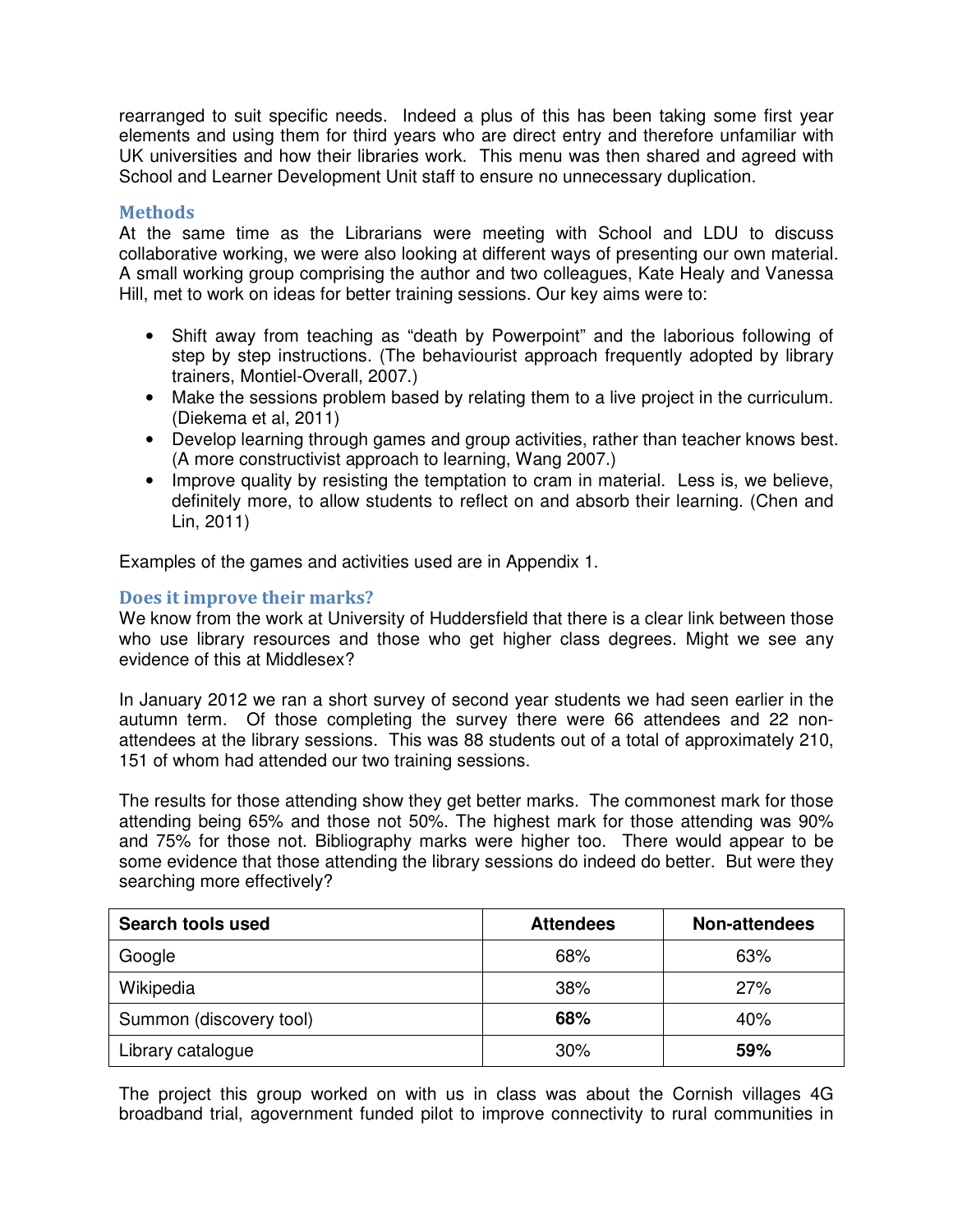south west England. A clear result from the survey is that the non-attendees relied heavily on the library catalogue. However, as we had explained in class, the information on the topic is such that only with the use of newspapers and journals would the actual project be found, as it is too recent to have featured in any book. Thus Summon would have to be used to find information from library resources. We also teach the students that Wikipedia can be used, but with care.

Finally, the data on evaluation criteria shows those who attended are much more aware of the importance of academic authority. The non-attendees preference for easy to read material has been unsurprising to Librarians but raised understandable concerns when presented more widely to academic colleagues not involved directly with this group.

| <b>Evaluation criteria</b> | <b>Attendees</b> | Non-attendees |
|----------------------------|------------------|---------------|
| Current                    | 89%              | 59%           |
| Relevant                   | 76%              | 59%           |
| Academic authority         | 67%              | 41%           |
| Easy to read               | 24%              | 45%           |

However, we need to treat the results with caution. The Huddersfield study shows that there are a significant number of 1st class graduates who do not use the library at all. So are the attendees simply those who would do well if we did nothing at all?

Other concerns are that a large number of students, nearly one third, did not attend. Many also responded to the survey to say they already knew how to use the library so did not need this session.One student went so far as to say this:

"I don't think library training is relevant... I expect to have a real lesson"

Yet the latter two tables of results would suggest they actually do not know. How do you make them appreciate library training is a real lesson too? Should this be compulsory?

We see the answer as even closer working between School, Library and LDU. Despite the planning and closer working, we still have to ask for time to see students. The ideal should be that the library and LDU teaching is a fully integrated part of the curriculum, with this reflected in the aims, learning outcomes and timetable for all our programmes. There is an opportunity to do this over the next few months with the revalidation of the computer science programmes and it is one we intend to take.

## **Conclusions**

Our school level frameworkhas aimed to embed the development of academic and information literacy as well as graduate employability seamlessly into the program curriculum, by integrating module content with input from the LDU/LR services.

Our collaborative work has also aimed to prevent a tick box approach by:

- Fully embedding the development of employability skills into the curriculum
- Integrating the specialist input, appropriate for the Computer Science and Engineering students' needs, offered by central units directly into the curriculum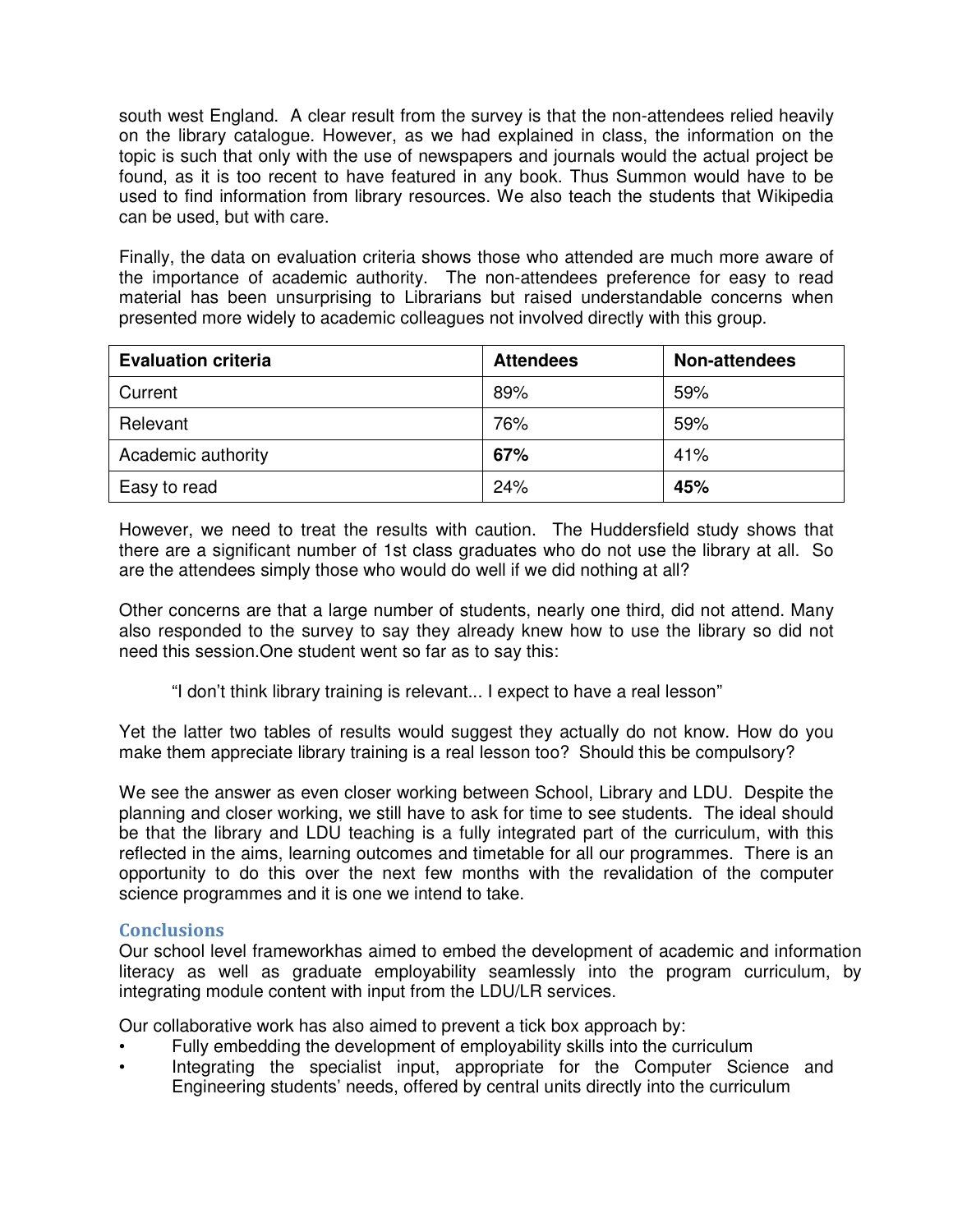• Ensuring that staff are aware of the relevance of the sessions to their modules and, by tying sessions in to module related case studies and projects brings together the expertise and experience of subject specialist staff and skills and support specialists

This is only the first year of working in this new way. The new collaborative management structure is helpful to all and is making delivery more efficient. Our changed methods are making sessions more fun for both students and librarians, whilst also allowing space for more reflective learning. But above all else, we can now begin to show some measure of impact in line with studies elsewhere. Or as we say to the students, library training gets you better marks.

# References

- Chen, K. and Lin, P. (2011), Information in university library user education, Aslib Proceedings, 63 (4), 405.
- King, T. (2002), Development of student skills in reflective writing, http://www.osds.uwa.edu.au/ data/page/37666/Terry King.doc [accessed 01/06/12]
- Diekema, A.R., Holliday, W. and Leary, H. (2011), Re-framing information literacy: Problem based learning as informed learning, Library and Information Science Research, 33, 262.
- Montiel-Overall, P. (2007), Information literacy; Toward a cultural model, Canadian Journal of Information and Library Science, 31 (1), 45.
- Wang, L. (2007), Sociocultural learning theories and information literacy teaching activities in higher education, Reference & User Services Quarterly, 47 (2), 150.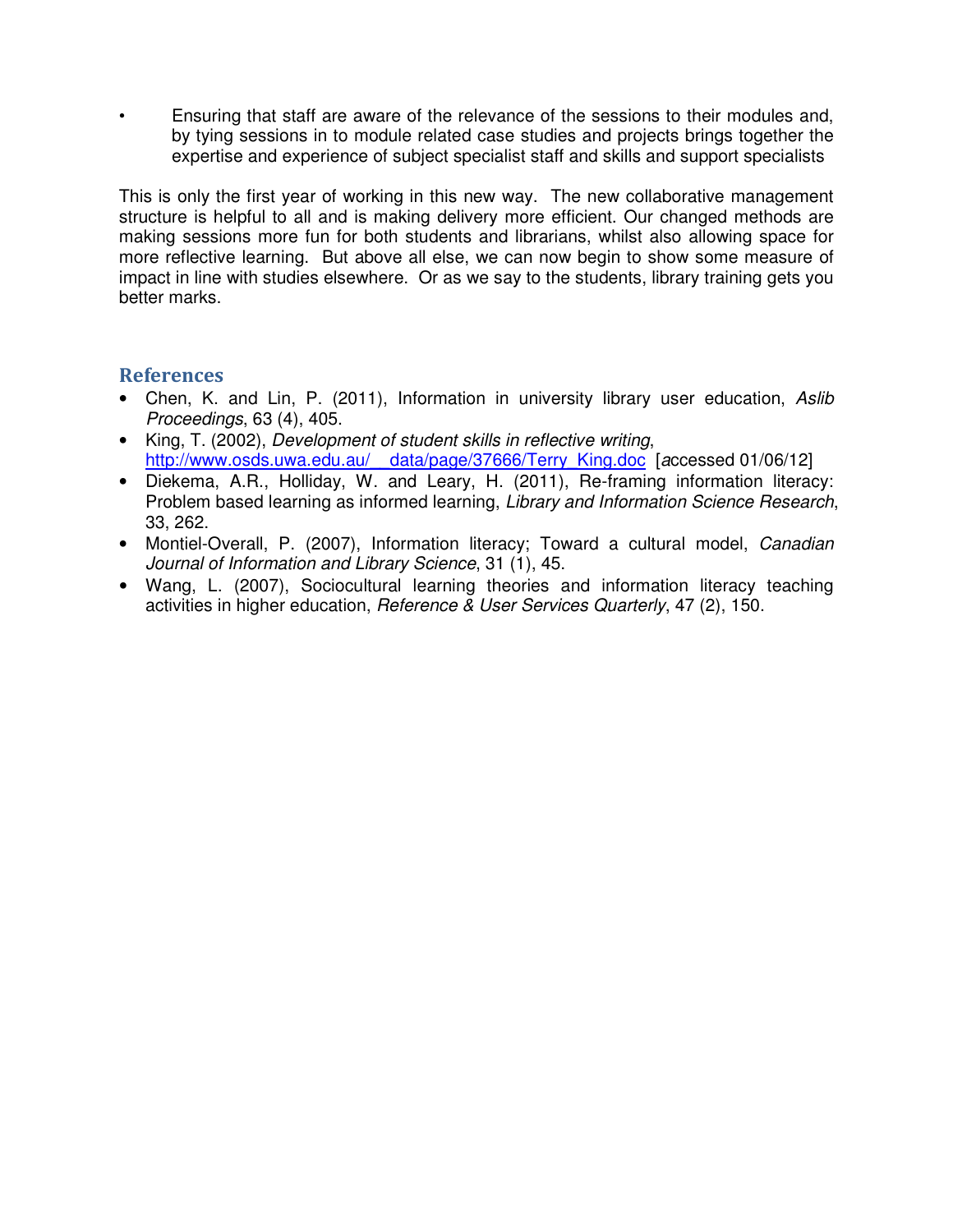# Appendix 1: The full project team

- Paul Bernaschina, SL English for Academic Purposes, Learner Development Unit
- Adam Edwards, Liaison Manager for EIS, Learning Resources
- Vanessa Hill, Liaison Librarian for EIS, Learning Resources
- Serengul Smith, Principal Lecturer, EIS

# Appendix 2: Games and activities we use

These ideas evolved into some worked out activities which are as follows:

## **Thinking about resources game**

Inspired by a workshop at the LILAC 2011 conference, this is a simple card game designed to get students thinking about the five main types of resources they will find searching for information. The five resources, books, web pages, newspapers, academic journals and popular journals are then matched to a definition and a good for and not so good for card. This is done in groups of three and each group is then invited to feed back on a resource. Discussion then ensues on the good for and not so good for aspects of each resource. This enables us to cover the problems of relying too much on the internet and the virtues of the peer reviewed paper. The assumption is that through activity and discussion, deeper learning occurs than if this were simply us talking to slides.

# **Keywords**

Before we let the students explore our discovery system Summon, we get them to think about keywords, starting with an image, deliberately chosen to be not computer related. We then ask for what the students see. Computing students see fruit on the market stall, design engineers tend to see colours. We then ask for more detail. For example, the people in the picture could be customers, the stall holder, passers by and can be categorised as old or young, male or female. We ask the students to think of wider terms, such as business competition (there is a supermarket behind the stall), health (five a day) and the like. We finish this with a discussion of the fruit likely to be confused with technology, apple, orange or blackberry.

We then run the same exercise, but with their real project so they can see the difference this makes to the words they use.

## **Hands on**

For first years, we then get them to apply the keywords to our Summon search engine, which searches across the library catalogue and all our e-journals. It also has a handy built in Harvard reference generator. Even the most sceptical student is won over this activity. We don't set them a search to do, we ask them to explore Summon using the keywords they have and then to tell us what they found. As they search we go round the groups offering advice and pointing out the refining tools and reference generator, if they don't find it themselves.

## **Evaluation**